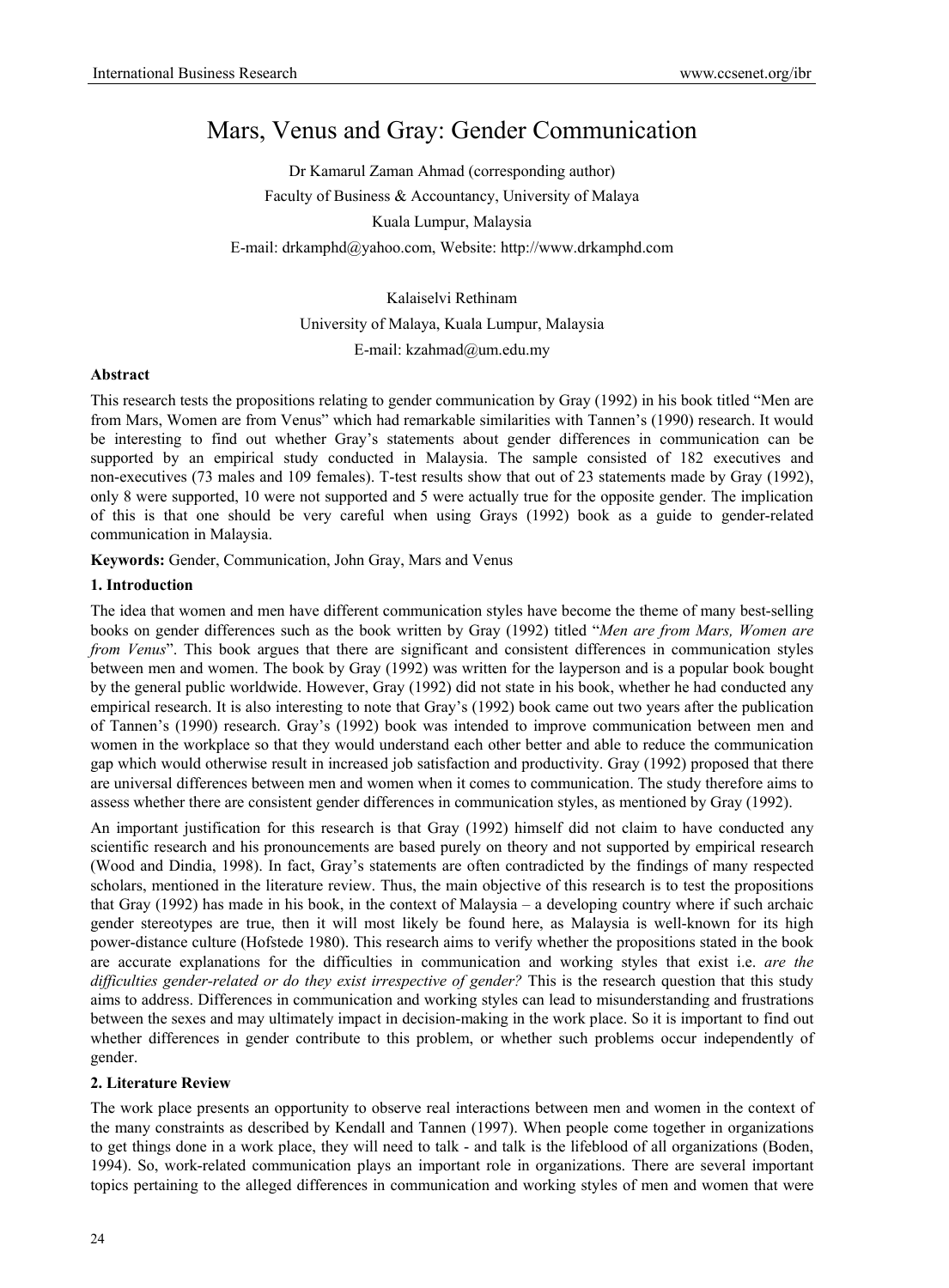highlighted by Gray (1992) which are listed and described below. Other researches that either support or contradict these propositions are also discussed.

# *2.1 Working styles and competency evaluation*

Gray (1992) suggested that men prefer to do things by themselves, tend to evaluate the competence of others when interacting and are more competitive. This is somewhat consistent with some research that have shown that men tend to value male input over female input and assume that men are more competent than women (Martin, 1996; Pierce, 1995; Williams, 1995). Males are also more likely than females to intentionally withhold information to further their own positions or harm another's position (Deal, 2000). Such ways that men accomplish something have often identified them as being competent, but this is not the case when it comes to women. Men trust more than women, and women are more trustworthy than men (Buchan, Croson & Solnick, 2008). However, conversation style differences frequently lead to women being evaluated as less competent than men. Men or also known as Martians by Gray (1992) value power, competency, efficiency, action, achievement, and accomplishment. His view on women's (he calls them "Venusians") sense of self in the work place is defined primarily by the quality of her work relationships. In the work place, Venusians respect efficiency and achievement, but values support, trust, and communication more. He also claimed that Venusians are more interested in the quality of work relationships, personal expression, and mutual support than Martians. Venusians experience fulfillment by sharing, collaborating, and cooperating in the process of achieving greater success.

Gray's (1992) attitudes and support of traditional, power-based relationships is evident in his writing. He states that women, are completely at the mercy of their hormones and feel no connection between self-esteem and their own accomplishments. "A woman's self-esteem generally rises and falls in a cycle not necessarily in sync with her menstrual cycle, but it does average out at twenty-eight days" (p. 21). Men, on the other hand, "value power, competency, efficiency and achievement" (Gray 1992: 16). Women who go out of home to work, "put on the Martian suits" and leave behind daily tasks such as housework and childcare that are their primary responsibility. Men are encouraged to help with domestic tasks on an occasional basis strictly as a method of "keeping her love tank full and the score even" (Gray 1992: 186). Similarly, in a study on married couples and couples living together, it was found that women compared with men, wanted greater increases in their partners' emotional and companionate behaviors, instrumental support, and parenting involvement whereas men wanted greater increases in sex (Heyman, Hunt-Martorano, Malik, and Slep, 2009).

## *2.2 Problems in communication with the opposite gender*

## 2.2.1 Asking questions

Asking questions means different things to men and women, and thus the complexity underpinning the significance of asking questions is often managed in different ways. According to Tannen (1994), the language of conversation is primarily a language of *rapport* for women i.e. a way of establishing connections and negotiating relationships. For men, talk is primarily a means to provide information, preserve independence and negotiate and maintain status in a hierarchical social order i.e. a language of *report*. It has also been found that men tend to interrupt more and they are more resistant to asking questions (Tannen, 1990; Coates, 1996; Lackoff, 1990). Women are more likely than men to ask questions and agree with others, and women are less likely than men to challenge others' statements and frame others' arguments. These differences are theorized to reflect women's greater concerns for cooperation and connection in their relationships. These conclusions are consistent with Gray's (1992) notion that men are more likely to interpret messages according to levels of dominance, whereas women are more likely to interpret them according to levels of supportiveness.

# 2.2.2 Communication directness and indirectness

Tannen (1990) describes how, when questioned about why more women were not hired or promoted, male managers used statements about women lacking confidence. One behavior that may be seen by others as a lack of confidence may be the indirect way women give orders. Women often use tagged phrases like "don't you think" following the presentation of an idea, "if you don't mind" following a demand or "this may be a silly idea, but" preceding a suggestion. Several studies have shown that women tend to soften their demands and statements, whereas men tend to be more direct (Coates, 1989; Tannen, 1990; Spender, 1980; Case, 1994). Women have also been persuaded that it is not "businesslike" to complain (Perriton, 2009).

## 2.2.3 Trouble Talk

Tannen (1990) asserts that men are confused by the various ways in which women use conversation to be intimate with others. One of these ways is "trouble talk" i.e. talking about one's troubles or problems. She claims that for women, talking about troubles is the essence of connection. It signifies and creates closeness. Men,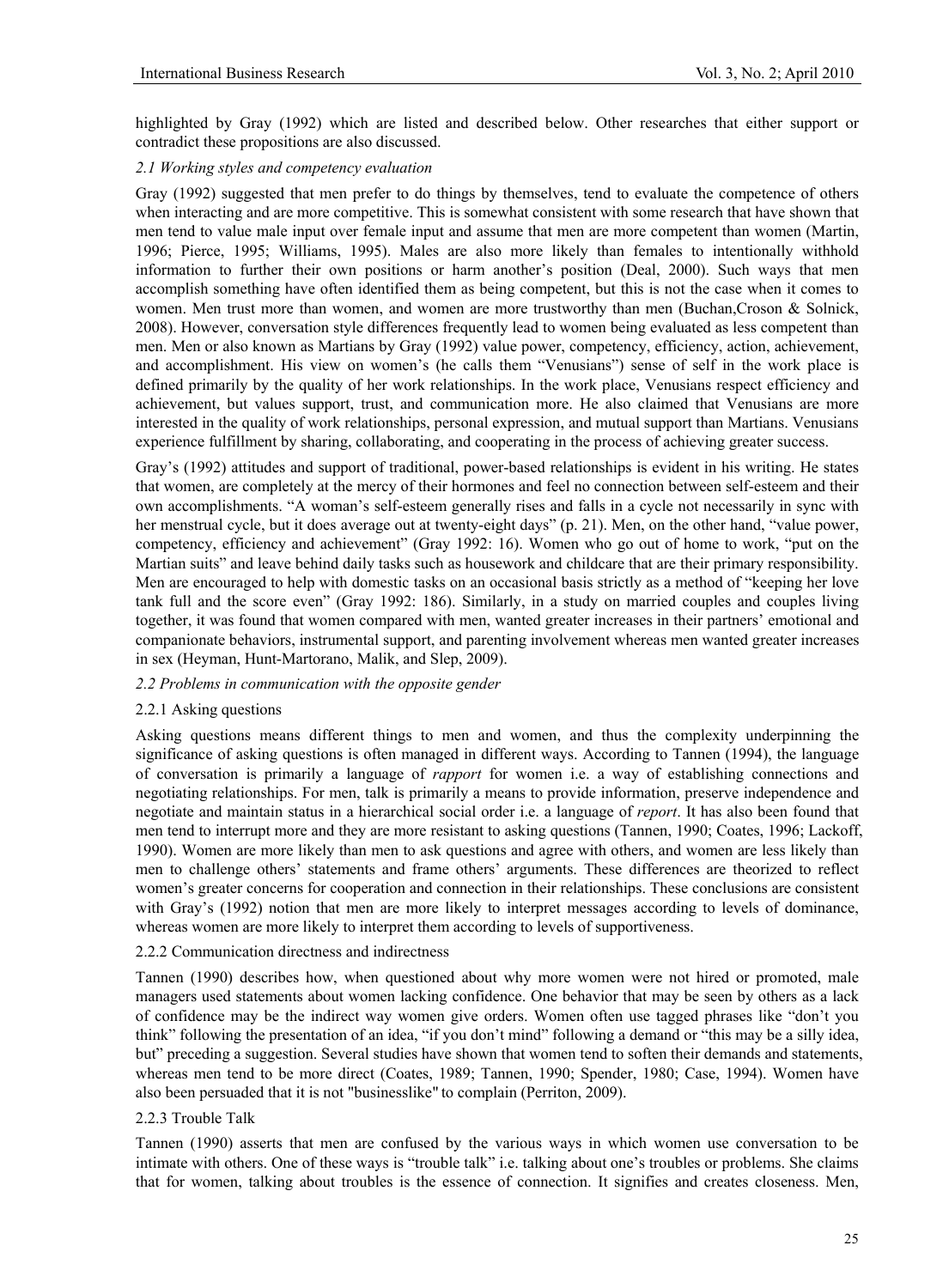however, may interpret trouble talk as a request for advice, and thus, could respond with a solution. The impasse that occurs may result in a feeling of weakness by the female, where she may feel cut off and her problem diminished as men tend to provide solutions when women actually needs to talk about her problem to create a relationship. Tannen (1990) went on to argue that, as a consequence of these general differences in communication styles, women and men may tend to choose different behavioral responses (such as giving sympathy and giving advice respectively) when confronted with "trouble talk". Women and men may also interpret and evaluate these behaviors differently, and therefore feel different emotional responses to sympathy and advice. These gender differences can lead to problems and misunderstandings in communication between women and men.

#### 2.2.4 Conversational topics in communication

Linguistic variance between men and women take place in the topics they choose to discuss. Women are said to select topics of a more personal type such as their family, their emotions, and their friendships. Besides that, women are not afraid to embed details in their speech in order to involve people in the events being described. Men, however, use more abstract communication, speaking in general terms (Kramarae and Treicher, 1983; Schaef, 1985). Men tend to use linear speech, moving sequentially through points unlike women. Women use a personal style, allowing them to divulge details of experience and personal matters. Linear speech requires less intimacy and also reaffirms the conversational goal as being one of information exchange. Women's conversations focus more on the development and maintenance of conversations and the relationships between the speakers through supportive listening.

#### 2.2.5 Talk time

There have been stereotypes of how women and men talk which portray women as talking more than men (Coates, 1996). However, research has shown that men and boys talk more in mixed sex groups than women and girls (Spender, 1980). The studies predominantly show that in a mixed sex conversation, the average amount of time for which a man will talk will be approximately twice as long as the average amount for which a woman will talk. Women may perceive men's conversational dominance as an exercise of power. As a consequence, women who talk for more than one third of the available time may be regarded by others as talking too much.

## **3. Other propositions by Gray (1992)**

Gray states that, women continually self-disclose, sharing their "process of inner discovery" (1992: 19) with anyone who will listen, while men quite often stop communicating all together and become silent. A Martian would never "burden" another man with his problems and would rather watch TV or work on his car than discuss his problems with a woman. Gray (1992: 30) states, "Instead he becomes very quiet and goes to his private cave to think about his problem, mulling it over to find a solution. When he has found a solution, he feels much better and comes out of his cave". Tannen (1990) declared that scholars and individuals must acknowledge that men and women communicate differently. Parsons and Bales (1955) described women as expressive and men as instrumental. Gilligan (1982) asserted that women measure everything in terms of relationships and men measure in terms of logic. Gray (1992) may have taken Tannen's (1990) propositions further by declaring that men and women not only communicate differently, but they have so little in common as to be from completely different planets - struggling to comprehend one another. Many gender scholars agree that some differences do exist in men's and women's approaches to relationships (Basow and Rubenfeld, 2003; Cole, 2004; Hekman, 1999; Wood, 1982, 2005). Human communication styles are a social construction which encourages women more and men less, to develop traits that enhance interpersonal problem-based communication (Baird, 1976; Basow and Rubenfeld, 2003). Since Gray's (1992) book was published, the phrase "Men are from Mars, Women are from Venus" has become a metaphor for expressing the notion of gender differences and propagating stereotypes. However, Gray (1992) failed to cite any empirical evidence (as it appears that he has not conducted any scientific research on the topic) to support his theories about specific communication characteristics, and his findings frequently conflict with reputable scholarly research in these areas.

## **4. Studies done in other countries**

Studies done outside the U.S.A had some interesting results. For instance, in a study that investigated the communicative strategies used by Japanese males and females in gender-mixed formal interactions, quantitative results show that female and male hosts use polite strategies, but female guests are more assertive than male guests. However, the qualitative results show a much more complex picture; domineering and cooperative strategies are used by both, male and female participants (Tanaka, 2009). In another study conducted among science teachers from secondary schools in Taiwan, it was found that female science teachers perceived greater collegiality among teachers, higher gender equity among students, and stronger professional interest, and male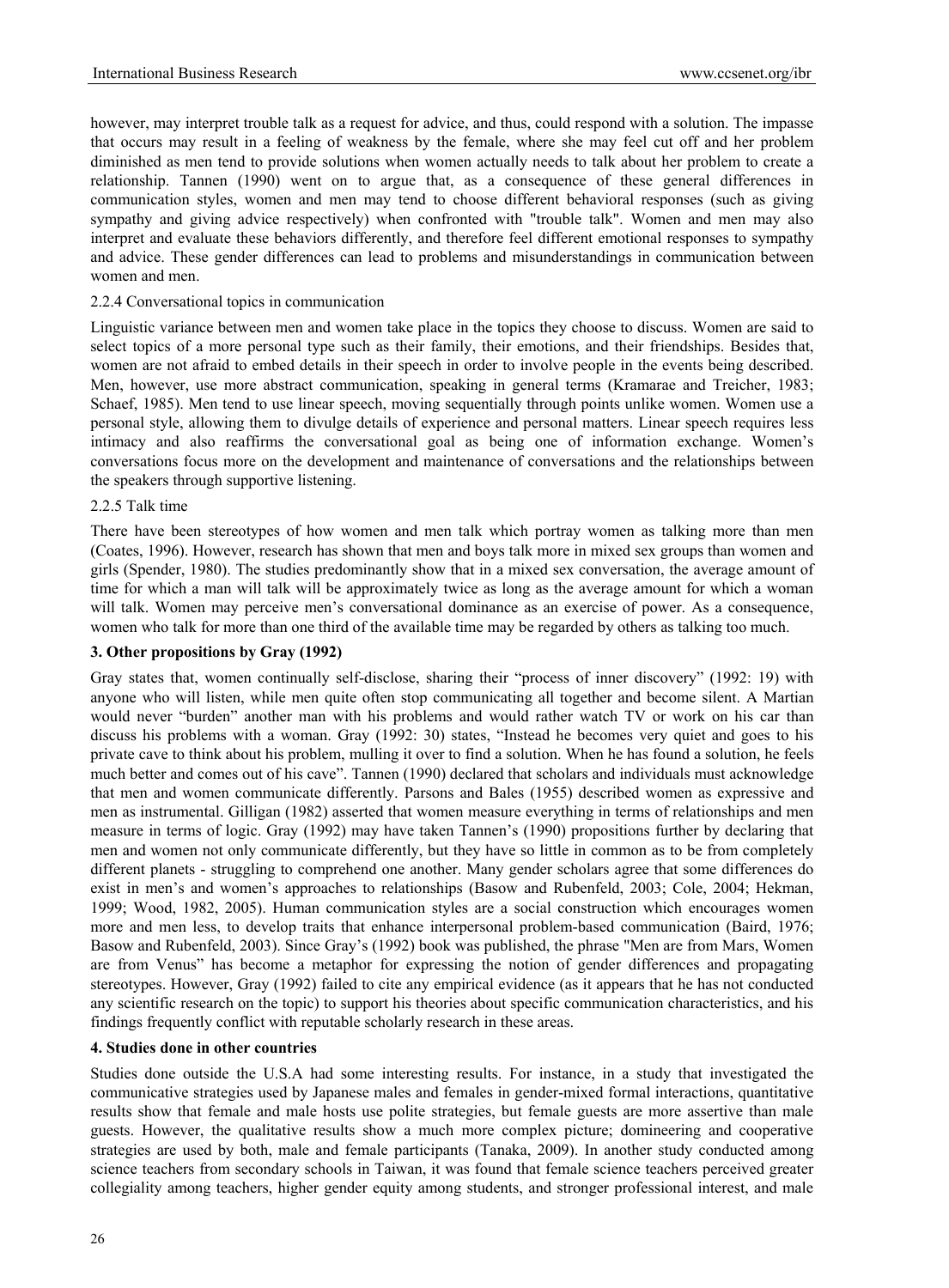science teachers perceived lower work pressure and better teacher-student relations (Huang & Fraser, 2009). Also, in a study conducted in the three Netherlands schools, it was discovered that female students in the mixed gender groups did not learn to solve physics problems as well as male partners or as female students in all-female dyads. Analyses of interactive behaviours showed that female students in the mixed gender groups devoted less time actively seeking solutions and spent more time asking questions than their male partners. Female students in the all-female dyads did not differ in interactive behaviour or post-test performance from males. They had a more balanced interactive style than females in the mixed-gender dyads (Harskamp, Ding  $\&$ Suhre, 2008).

# **5. Studies that contradict Gray (1992)**

Gray (1992: 22) writes that men constantly interrupt their partners and offer solutions while "Venusians never offer solutions while someone else is talking". While there are studies that found that men interrupt women more often than women interrupt men, often as a show of power (Berryman-Fink and Brunner, 1987), a meta-analysis of studies on interruptions by Dindia (1987) found that such studies failed to account for the fact that communication behaviour is often interdependent. So those who interrupt may have an effect on their partner's subsequent interrupting behaviour. Dindia (1987) discovered that both sexes interrupt and that men do not interrupt more than women, especially in mixed-sex dyads. Furthermore, women's interruptions are no less assertive than men's interruptions. In fact, Dindia (2006) coined the metaphor, "Men are from North Dakota, women are from South Dakota" in an effort to emphasize that any existent differences between male and female communication practices are not planetary. Dindia and Allen's (1992) meta-analysis on sex differences in self-disclosure concurred with previous findings that women disclose more than men but revealed that this is only true in same-sex dyads. When talking with men, women do not disclose any more than their male partners disclose. Another important point to consider when comparing Gray's work to scholarly findings is that individuals who argue that there are inherently male and female characteristics and behaviors, may be guilty of gender stereotyping (Eisenberg, Martin, and Fabes, 1996). This assumption that certain distinct characteristics are the essence of women while other, different and equally distinct characteristics are the essence of men is known as essentializing (Wood, 1993). Generalized statements that specific characteristics or behaviors are true for all men, while others are true for all women, are based on the idea that behaviour is inherent and constant. Wood (2001) objects to efforts to essentialize women and men, in particular the assertion that communication styles are innate and unchangeable. Essentializing and gender stereotyping leave no room for individuality.

Thus, one cannot ignore the growing body of evidence that contradicts Gray's (1992) propositions. Kim and Bresnahan (1996) examined the determination of intention or motive behind verbal strategy choices and found no significant differences in what men and women perceive as important in communication. The Bem's Sex Role Inventory (Wong, McCreary and Duffy, 1990) argues that men and women can and do develop attributes in both masculine and feminine gender domains. Wood and Dindia (1998) object to the solutions that Gray (1992) prescribes which are a disservice to the women and men who follow them because they are not based on theory supported by empirical research. Murphy (2001) argues that Gray's work provides a "disturbing interpretive framework" (p. 151) for understanding communication based on a "sexist form of anthropology" (p. 164). Dindia and Allen (1992: 118) conclude that, "it is time to stop perpetuating the myth that there are large differences in men's and women's self-disclosure."

As such, there is a real need and a genuine justification for this research to be conducted in order to test the numerous propositions made by Gray (1992) i.e. are the difficulties gender-related or do they exist irrespective of gender? By doing so, it is hoped that communication and working styles of men and women in organizations can be better understood, coordinated and enhanced, and any gap between men and women can be reduced for a better understanding between the two genders in the work place.

## **6. Research Methodology**

## *6.1 Sample*

The sample comprised of employees from the headquarters of the Malaysian Postal Services Company or also known as Pos Malaysia Berhad, located in Kuala Lumpur, Malaysia. The reason for selecting a single institution was not only for convenience but also to control for differences in organizational culture, organization size and geographic location. Furthermore, Pos Malaysia Berhad was chosen because like Malaysia, the majority of the people here are of the Malay race.

Negotiations were held with the Human Resource manager on the selection procedure of the participants and it was finally agreed that questionnaires could be sent to 300 employees i.e. 150 executives and 150 non-executives. Also, an equal number of questionnaires were sent to males and females at the executive and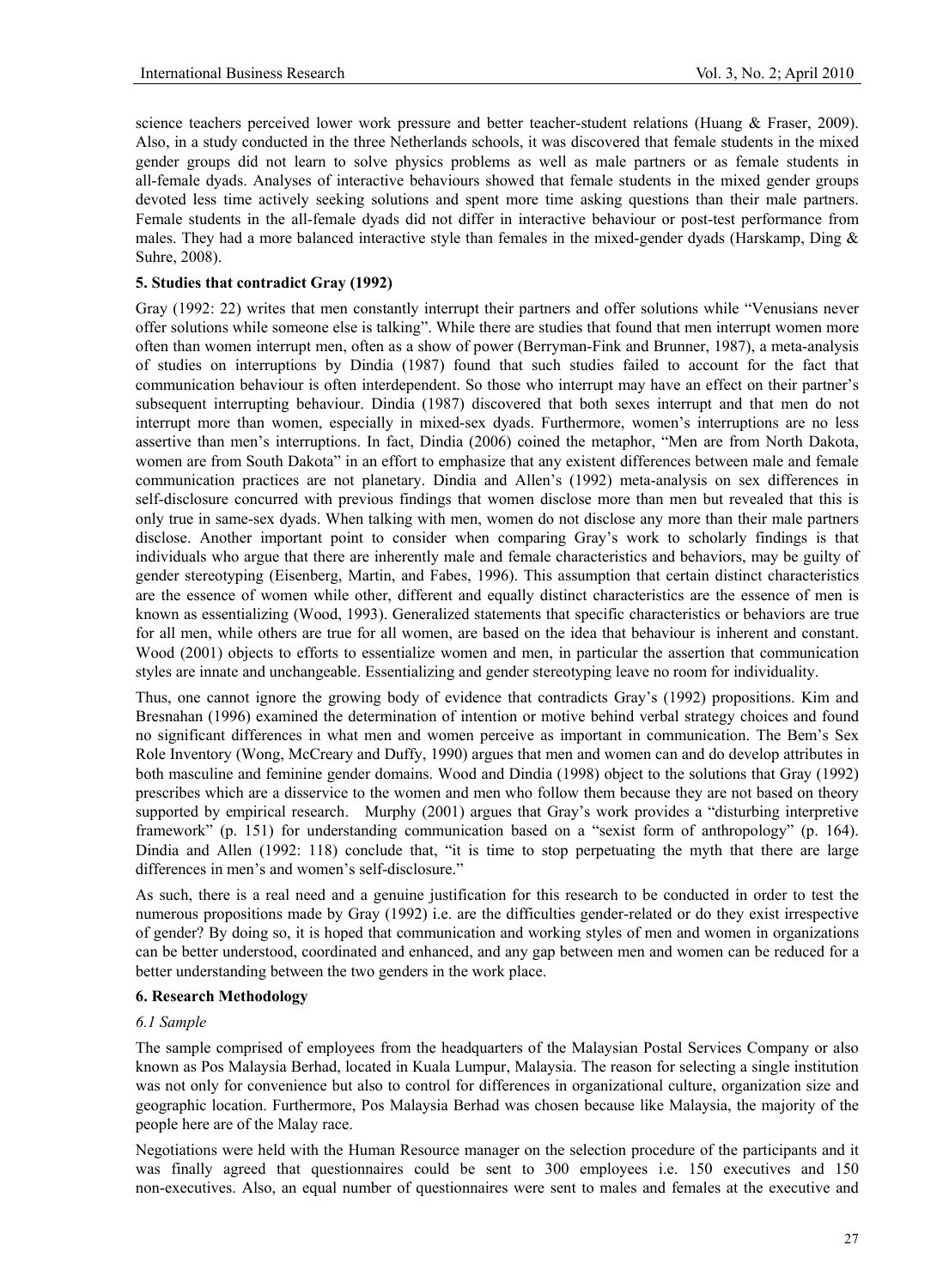non-executive levels. Questionnaires were sent to all the 150 executives whose names were provided by the Human Resource manager. The 150 non-executive employees were selected using stratified random sampling to ensure respondents from each of the different levels were chosen, and questionnaires were distributed to them. However, out of the total of 300 questionnaires distributed, only 182 were completed and returned i.e. a response rate of 60.7%.

## *6.2 Measures*

The data collection was done through self-administered questionnaires consisting of two parts. Part A comprises of 23 statements related to communication styles adapted from the book "Men are from Mars, Women are from Venus" (Gray, 1992). Examples are, "I appreciate reassurance at stressful times" and "I am very concerned on achieving the bottom line." The main purpose of these questions is to detect whether there are any significant differences between males and female respondents *when describing themselves*. Part B comprise of questions related to demographics such as gender, age group, marital status, education, ethnicity and job level.

The statements in Parts A and B were translated to the Bahasa Malaysia language as the non-executive respondents in the organization were well-versed in the local language. The questionnaire was translated using the double translation method as used by Chan (1991) as follows: The statements were first translated into the Bahasa Malaysia language. A second independent translator takes the translated version of the questionnaire and independently translates the instrument back to the English language. Then any inconsistencies of meaning, mistranslations, lost words or phrases between the two English versions of the questionnaire and the translated Bahasa Malaysia version were detected and the questionnaire was revised. A pilot test was further done with a sample size of 10 to reveal any undiscovered ambiguities.

# **7. Results**

# Insert Table 1 Here

Descriptive analyses of the sample are shown in Table 1. More females completed and returned the questionnaires compared with men - female respondents made up 59.9% of the overall responses and male respondents made up 40.1%. Regarding ethnicity, the Malay race formed the largest group by taking up 94.0% of the sample while the Indians made up 4.4%, followed by the Chinese at 1.1%. The remaining 0.5% was made up by 1 Sikhs employee referred as the 'Other' ethnic group. 54.9% of the respondents were between 20 to 29 years old, while 25.8% were between 30 to 39 years old. 13.7% were from the age group of 40 to 49 years old. Respondents aged more than 50 years old made up the smallest representation at only 5.5%. As for marital status, 57.1%, of the respondents were married and 42.9% were either single or not married. 42.3% of the respondents had only secondary school education. 42.3% of the respondents had Bachelor degrees, 11.5% had Diplomas and 3.8% had Postgraduate Degrees. 46.2% of the respondents were executives while 53.8% were non-executives.

## Insert Table 2

Only 8 out of the 23 statements made by Gray (1992) were supported (see Table 2). Men, prefer to do things by themselves, tend to evaluate the competence of others when interacting, get annoyed with people who let their emotions interfere with their competence, and are very concerned with achieving the bottom line. Women feel as if they are talking to a brick wall when talking to men, admit to having trouble communicating and interpreting messages from the opposite gender, and feel hurt and rejected when a co-worker of the opposite gender grumbles in response to their request about something.

## Insert Table 3

An amazing 10 out of 23 statements made in Gray (1992) about men and women were not supported (see Table 3). This questions the utility of using Gray's (1992) book as a guide to understanding the so-called differences in communication between the two genders.

## Insert Table 4 here

Table 4 shows what is probably one of the most startling findings in this study  $-5$  out of 23 of the statements made in Gray (1992) were not only unsupported but were actually more true for the *opposite* gender. Men and not women actually admitted that if they had personal problems, they had to watch themselves carefully so that they don't interfere with their work, unresolved conflict makes them feel very uncomfortable, and if someone appears to be upset, they'll find an opportunity to talk about it with them. Men also feel that if they are unsure of something at work, they will seek advice or assistance and they appreciate reassurance at stressful times. So it appears that Malaysian men have more of such fragile and emotional characteristics and sensitive feelings, compared with Malaysian women.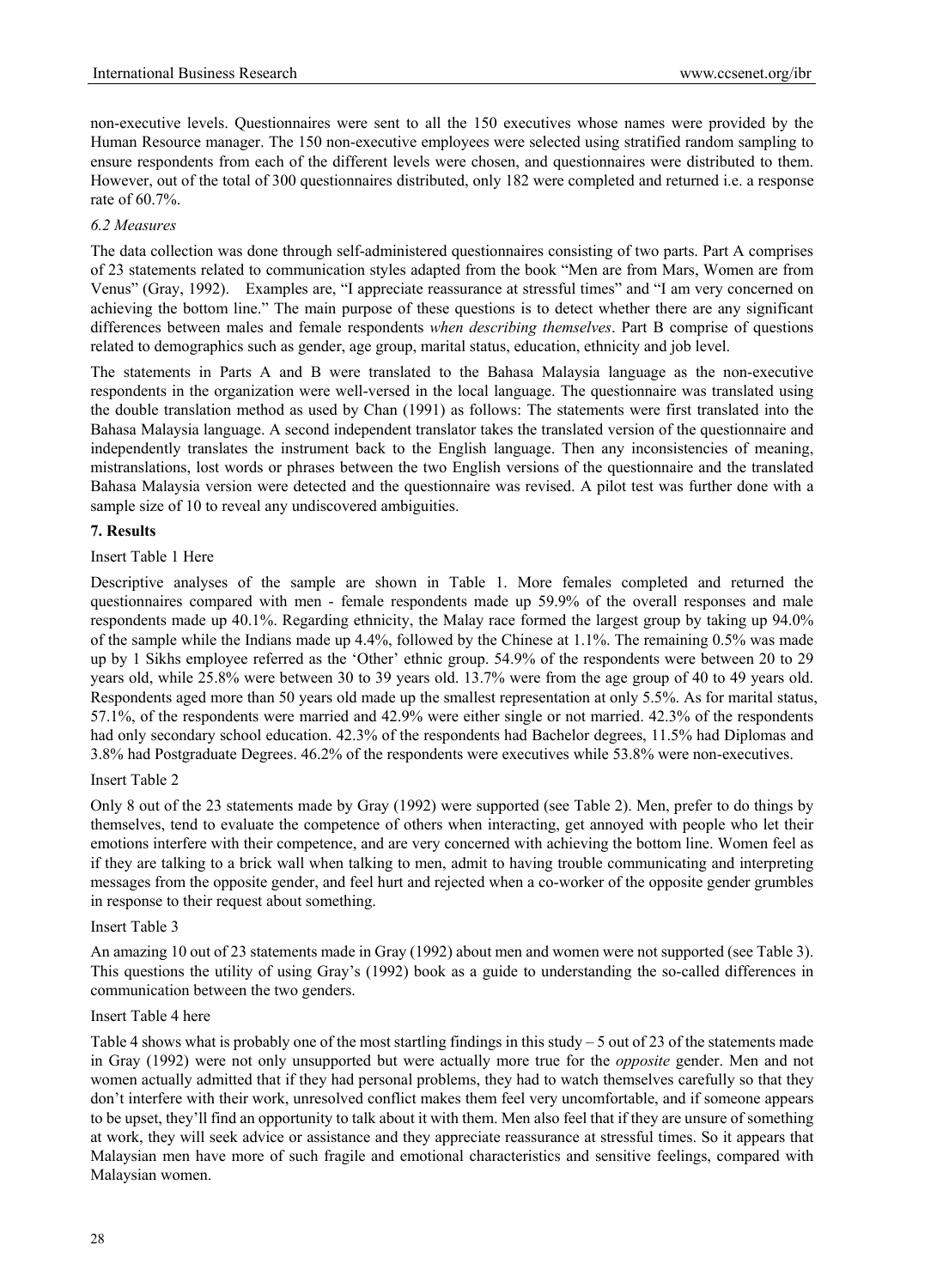Thus a total of 15 out of 23 of the statements pertaining to gender communication made in Gray (1992) were not supported. This questions the much-touted value of using Gray's (1992) book as a guide to understanding communication coming from different genders in Malaysia - it is not only misleading, but downright dangerous. Based on the results, it would therefore not seem appropriate to recommend readers to use the book as a guide to gender-related communication among Malaysian Malays.

# **8. Conclusion**

The objective of this research was to investigate whether there are differences in communication and behaviour of men and women as that propagated by Gray (1992). Overall, the results were not supportive of the propositions by Gray (1992). In Part A of the questionnaire, out of the 23 statements made by Gray (1992), only 8 were supported, 10 were not supported and 5 were actually in the opposite direction (i.e. the statements made by Gray about men were actually more true about women and vice versa). This indeed casts great doubt about the often touted usefulness of reading Gray's (1992) book. The fact that there are centers set up around the world teaching people the principles and tactics advocated in the book is indeed disturbing, as this research has shown that most of his statements are unsupported.

In conclusion, this research is indeed timely in that it addresses the long disservice to women and we need to stop perpetuating the myth that there are large differences in communication between men and women. In particular, it is critical to understand that even if there are average tendencies in the ways men and women communicate, these generalizations certainly do not apply to all men and all women. There are certainly some men who would fit the communication characteristics described here as common to women, and there are certainly some women who would fit the characteristics described here as common to men. It may be more useful to appreciate that different people may have different ways of communicating than to assume that all women communicate one way and all men communicate in another way. There are different styles of communication and most of these differences are independent of gender. So the way forward into the future would be to train people on how to communicate better by making them aware that different people have different preferences and styles of communication. The emphasis should be to match the correct communication style with the individual preference and needs of the audience or listener, rather than essentializing and gender-stereotyping.

## **9. Limitations**

As with all research, this one is also not without limitations. Small sample size, one organization, limited geographic location and the fact that most of the respondents are of the Malay race are the obvious limitations. However, despite these limitations, this research is indeed timely as the debate about the existence of so-called gender differences has gone on long enough. Furthermore, it is not the intent of this research to generalize beyond the sample. Rather, its intent is to show that what has been believed by so many people around the world is certainly not true for this sample of post office workers in Malaysia. It is hoped that this research will be the catalyst for many further replication studies all over the world, so that a bigger and better picture can be seen.

## **References**

Baird, J. E., Jr. (1976). Sex differences in group communication: A review of relevant research. *Quarterly Journal of Speech, 62,* 179-192.

Basow, S. A. & Rubenfeld, K. (2003). "Troubles talk": Effects of gender and gender typing. *Sex Roles, 48*(3/4), 183-187.

Berryman-Fink, C. & Brunner, C. C. (1987). The effects of sex of source and target on interpersonal conflict management styles. *Southern Speech Communication Journal, 53,* 38-48.

Boden, D. (1994). *The Business of Talk: Organizations in Action*, Polity Press, London.

Buchan, N. R. Croson, R. T. A. & Solnick, S. (2008). Trust and gender: An examination of behavior and beliefs in the Investment Game. *Journal Of Economic Behavior & Organization, 68*(3-4), 466-476.

Case, S. (1994). "Gender differences in communications and behaviour in organisations". In Davidson, M.J., Burke, R.J. (Eds.), *Women in Management: Current Research Issues*, (pp.144-63) Paul Chapman Publishing, London.

Chan, D. W. (1991). The Beck Depression Inventory: What difference does the Chinese version make? *A Journal of Consulting and Clinical Psychology, 3*(4), 616-622.

Coates, J. (1989). Women's speech, women's strength? *York Papers in Linguistics, 13,* 65-76.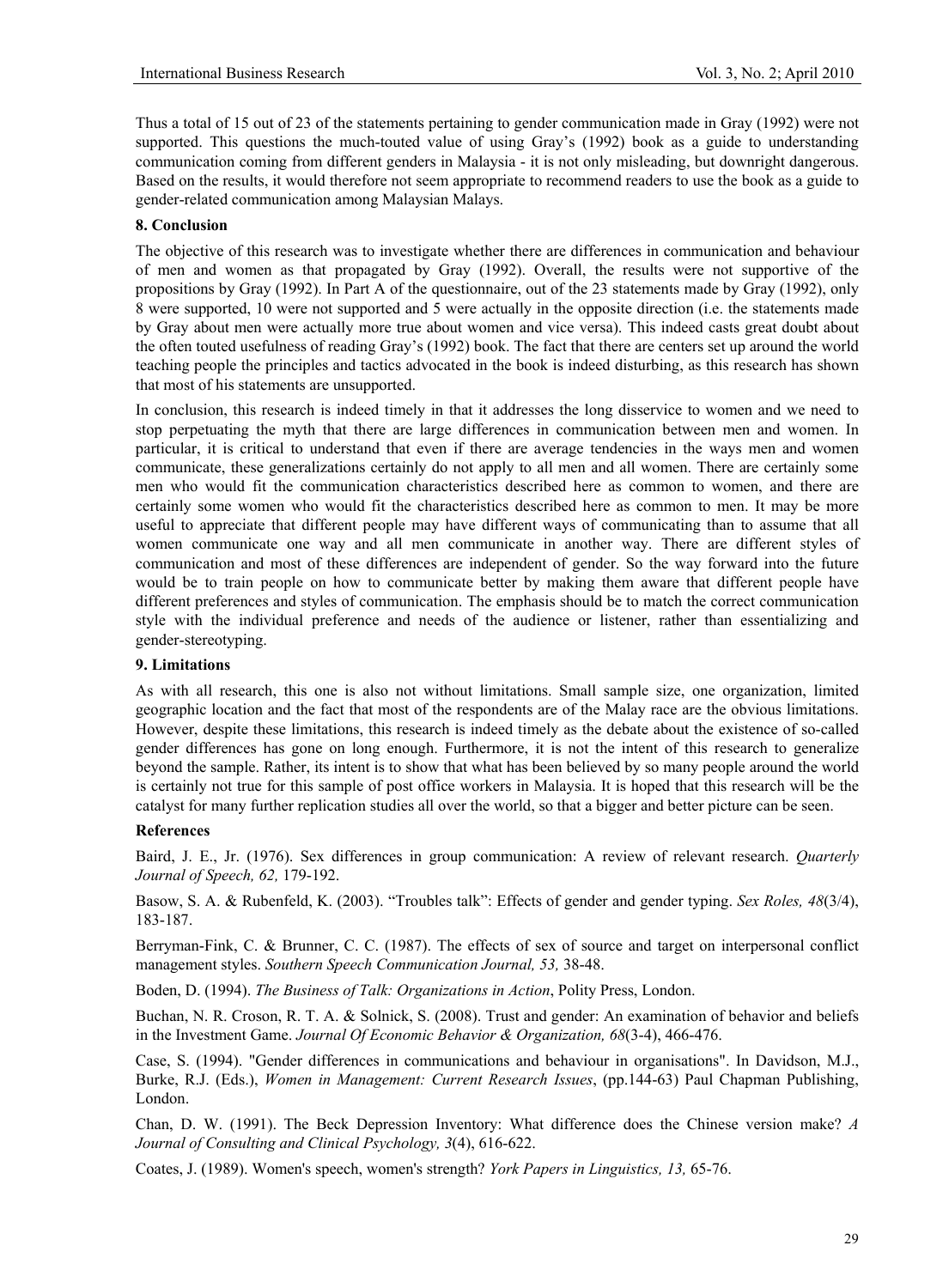Coates, J. (1996). *Women Talk; Conversation Between Women Friends*. Blackwell: Oxford.Cole, N. D. (2004). Gender differences in perceived disciplinary fairness. *Gender, Work and Organization, 11*(3), 254-279.

Deal, J. J. (2000). Gender differences in the intentional use of information in competitive negotiations. *Small Group Research, 31,* 702-23.

Dindia, K. (1987). The effects of sex of subject and sex of partner on interruptions. *Human Communication Research, 13,* 345-371.

Dindia, K. (2006). Men are from North Dakota, women are from South Dakota*.* In K. Dindia & D.J. Canary (Eds.), *Sex differences and similarities in communication, 2nd edition* (pp. 3- 20)*.* Mahwah, NJ: Lawrence Erlbaum Associates.

Dindia, K. & Allen, M. (1992). Sex differences in self-disclosure: A meta analysis. *Psychological Bulletin*, *112*, 106-124.

Eisenberg, N., Martin, C. & Fabes, R. (1996). Gender development and gender effects. In D. Berliner & R. Calfee (Eds.), *Handbook of educational psychology* (pp. 358-396). New York: Prentice-Hall.

Gilligan, C. (1982). *In a different voice*. Cambridge, MA: Harvard University Press.

Gray, J. (1992). *Men are from Mars and women are from Venus: A practical guide for improving communication and getting what you want in your relationship*. New York: Harper Collins.

Harskamp, E., Ding, N. & Suhre, C. (2008). Group composition and its effect on female and male problem-solving in science education. *Educational Research, 50*(4), 307-318.

Hekman, S.J. (1999). *The future of differences: Truth and method in feminist theory.* Cambridge, UK: Polity Press.

Heyman, R. E., Hunt-Martorano, A. N., Malik, J. & Slep, A. M. S. (2009). Desired Change in Couples: Gender Differences and Effects on Communication. *Journal Of Family Psychology, 23*(4), 474-484.

Hofstede, G. (1980). Motivation, Leadership, and Organizations: Do American Theories Apply Abroad? *Organizational Dynamics*, 42-63.

Huang, S. Y. L. & Fraser, B. J. (2009). Science Teachers' Perceptions of the School Environment: Gender Differences. *Journal of Research in Science Teaching, 46*(4), 404-420.

Kendall, S. & Tannen, D. (1997), "Gender and language in the workplace." In Kotthoff, H., Wodak, R. (Eds), *Communicating Gender in Context*, Benjamins, Amsterdam.

Kim, M-S. & Bresnahan, M. (1996). Cognitive basis of gender communication: A cross-cultural investigation of perceived constraints in requesting. *Communication Quarterly, 44*(1), 53-69.

Kramarae, & Treicher (1983). Gender, language and the workplace: an exploratory study. *Women in Management Review, 22*(4), 319-336.

Lakoff, G. & Johnson, M. (1990). *Metaphors we live by.* Chicago: University of Chicago Press.

Martin, P. Y. (1996). Men, masculinities and management: Gendering and evaluating dynamics. In D. L. Collinson, & J. Hearn (Eds.), *Men as managers, managers as men: Critical perspectives on masculinity* (pp. 186-209). London: Sage, Ltd.

Murphy, K. (2001). What does John Gray have to say to feminism? *Continuum: journal of media & cultural studies, 15*(2), 159-167.

Parsons, T. & Bales, R.F. (1955). *Family, socialization, and interaction process.* Glencoe, IL: Free Press.

Perriton, L. (2009). "We Don't Want Complaining Women!" A Critical Analysis of the Business Case for Diversity. *Management Communication Quarterly, 23*(2), 218-243.

Pierce, J. L. (1995). *Gender trials: Emotional lives in contemporary law firms*. Berkeley, CA: University of California Press.

Schaef, A. (1985). *Women's Reality: An Emerging Female System in a White Male Society*, Harper & Row, San Francisco, CA.

Spender, D. (1980). *Man Made Language*, Routledge and Kegan Paul Ltd., London.

Tanaka, L. (2009). Communicative stances in Japanese interviews: Gender differences in formal interactions. *Language & Communication, 29*(4), 366-382.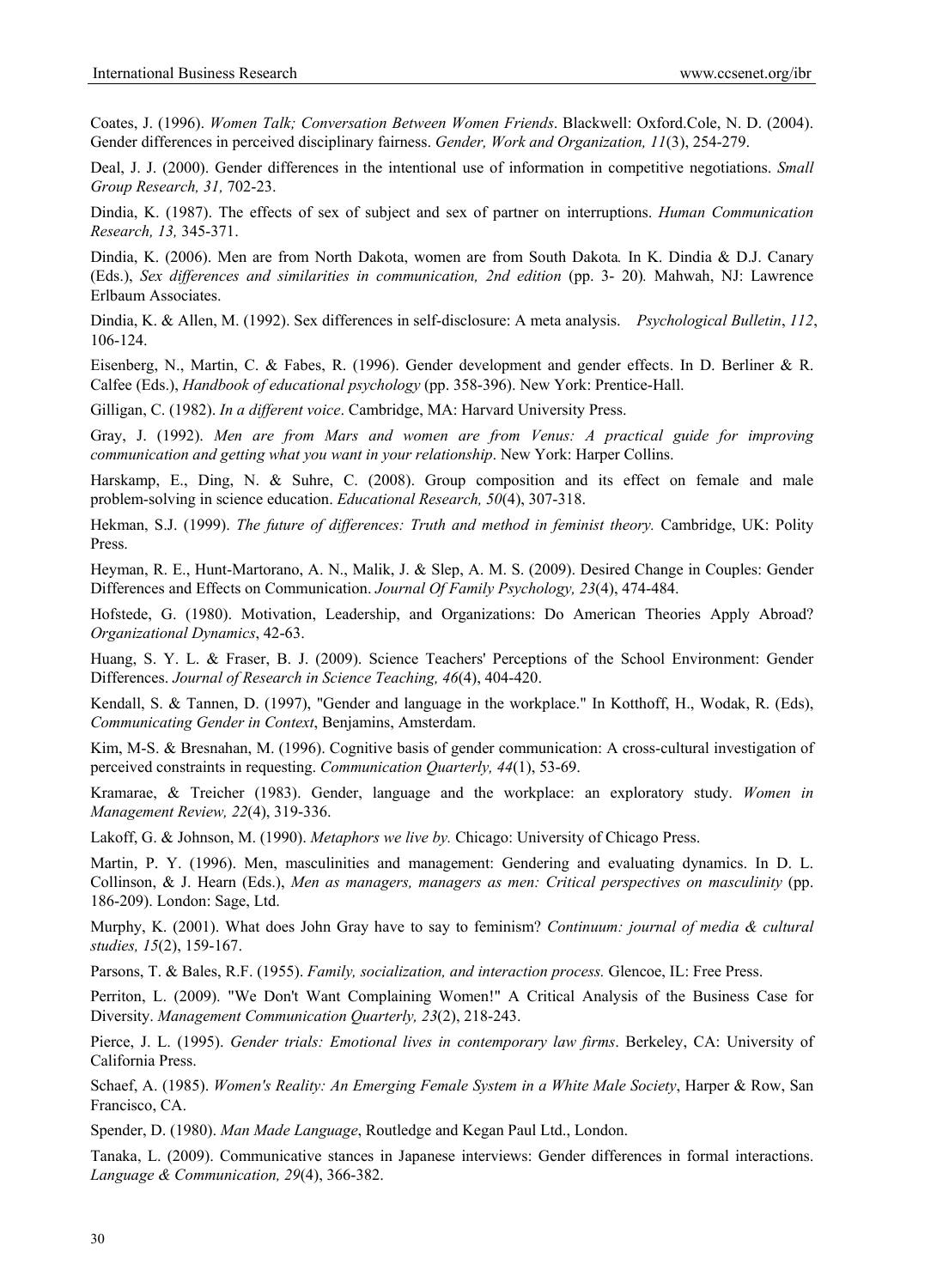Tannen, D. (1990). *You Just Don't Understand: Women and Men in Conversation.* New York: William Morrow. Williams, C. L. (1995). *Still a man's world*. Berkeley, CA: University of California.

Wong, F.Y., McCreary, D. R. & Duffy, K. G. (1990). A further validation of the Bem sex role inventory: A multitrait-multimethod study. *Sex Roles, 22*(3/4), 249-259.

Wood & Dindia. (1998). *What's the difference? A dialogue about differences and similarities between men and women.* Mahwah, NJ: Lawrence Erlbaum Associates.

Wood. (1982). *Human communication: A symbolic interactionist perspective*. New York: Holt, Rinehart, and Winston.

Wood. (1993). Gender and moral voice: From woman's nature to standpoint theory.*Women's Studies in Communication, 15*, 1-24.

Wood. (2001). A critical response to John Gray's Mars and Venus portrayals of men and women. *The Southern Communication Journal, 67*(2). 201-211.

Wood. (2005). *Gendered lives.* Belmont, CA: Wadsworth/Thomson Learning.

|                       |                        | $\frac{0}{0}$ |
|-----------------------|------------------------|---------------|
| Gender                | Male                   | 40.1          |
|                       | Female                 | 59.9          |
| Age group             | $20-29$ years          | 54.9          |
|                       | $30 - 39$ years        | 25.8          |
|                       | $40 - 49$ years        | 13.7          |
|                       | > 50                   | 5.5           |
| <b>Marital Status</b> | Single                 | 42.9          |
|                       | Married                | 57.1          |
| <b>Education</b>      | Secondary School       | 42.3          |
|                       | Diploma                | 11.5          |
|                       | <b>Bachelor Degree</b> | 42.3          |
|                       | Postgraduate           | 3.9           |
| <b>Ethnicity</b>      | Malay                  | 94.0          |
|                       | Indian                 | 4.4           |
|                       | Chinese                | 1.1           |
|                       | Others                 | 0.5           |
| <b>Job Level</b>      | Executive              | 46.2          |
|                       | Non Executive          | 53.8          |

Table 1. Descriptive statistic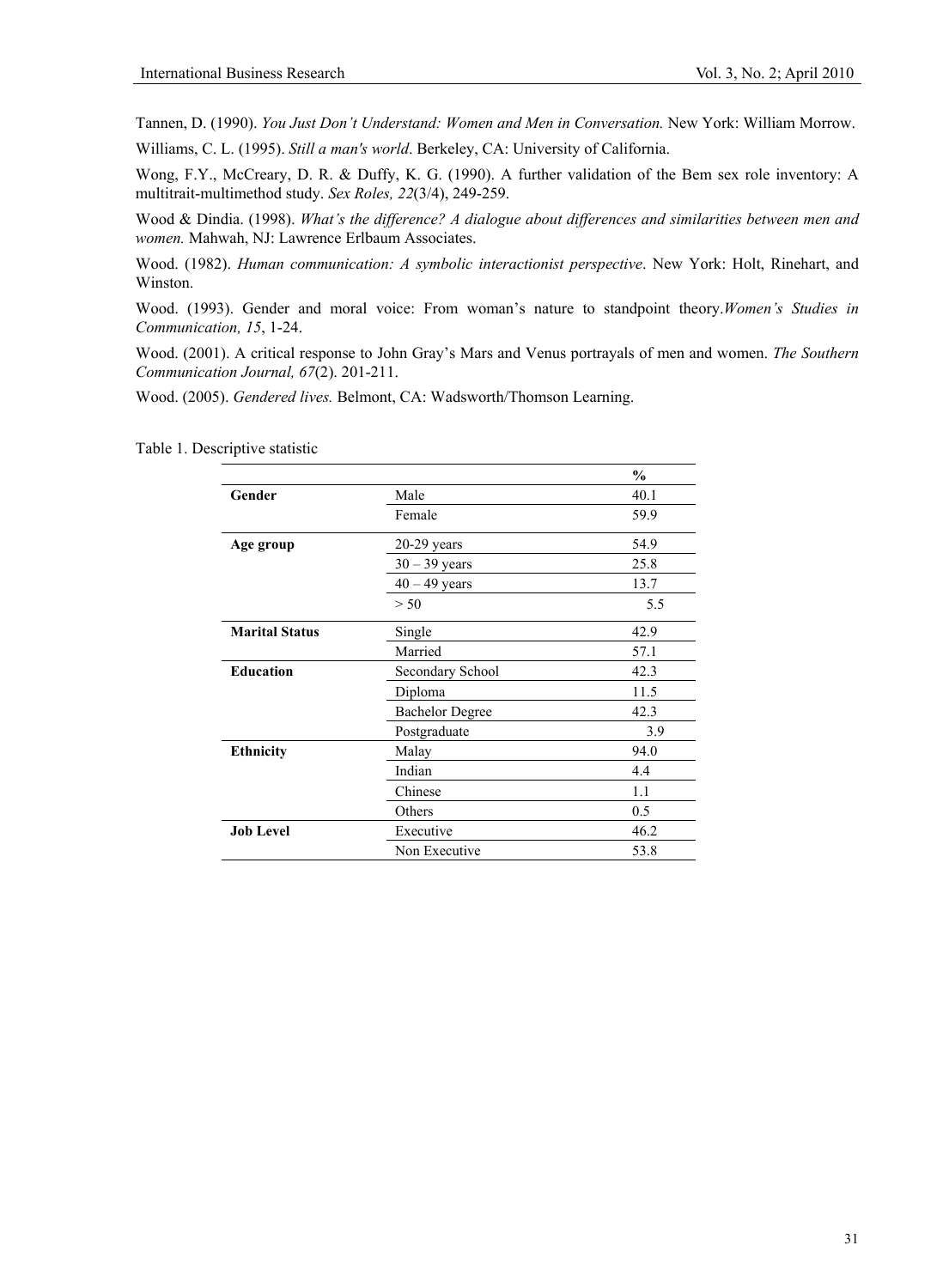| Code | <b>Statements</b>                                                                                                | Mean | Male | Female | Sig  | <b>Validation</b>    |
|------|------------------------------------------------------------------------------------------------------------------|------|------|--------|------|----------------------|
| A1   | I like to do things by myself.                                                                                   | 5.24 | 6.06 | 4.39   | 0.00 | <b>Supports Gray</b> |
| A2   | I always evaluate the competence<br>of others when interacting.                                                  | 5.59 | 6.18 | 5.09   | 0.00 | <b>Supports Gray</b> |
| A12  | I get annoyed with people who let<br>their emotions interfere with their<br>competence.                          | 6.36 | 6.84 | 5.78   | 0.02 | <b>Supports Gray</b> |
| A18  | I am very concern with achieving<br>the bottom line.                                                             | 6.29 | 7.02 | 5.60   | 0.00 | <b>Supports Gray</b> |
| A20  | When I am talking to co-worker<br>of the opposite gender, I feel that<br>I am talking to a brick wall.           | 4.14 | 3.37 | 4.87   | 0.00 | <b>Supports Gray</b> |
| A21  | I have trouble communicating<br>with co-worker of the opposite<br>gender.                                        | 4.16 | 3.58 | 4.78   | 0.00 | <b>Supports Gray</b> |
| A22  | I often have trouble interpreting<br>messages from co-worker of the<br>opposite gender.                          | 4.26 | 3.73 | 4.89   | 0.00 | Supports Gray        |
| A23  | I feel hurt and rejected when<br>co-worker of the opposite gender<br>grumble upon my request about<br>something. | 4.73 | 4.24 | 5.31   | 0.00 | <b>Supports Gray</b> |

Table 2. Independent Samples T-tests from Part A (i.e. statements regarding the respondents themselves) where significant differences between male and female were found thus supporting Gray's (1992) propositions

Table 3. T-tests from Part A (i.e. statements regarding the respondents themselves) where NO significant differences between male and female were found thus NOT supporting Gray's (1992) propositions

| Code           | <b>Statements</b>                                                                          | Mean | Male | Female | <b>Sig</b> |
|----------------|--------------------------------------------------------------------------------------------|------|------|--------|------------|
| A3             | I dislike being questioned just for the sake of connecting.                                | 5.36 | 5.52 | 5.06   | 0.13       |
| A <sub>5</sub> | I prefer independent activity rather than teamwork.                                        | 4.62 | 4.05 | 4.85   | 0.18       |
| A6             | I am not concerned if someone at work doesn't like me,<br>as long as I have their respect. | 5.48 | 5.42 | 5.53   | 0.96       |
| A7             | I prefer to talk about work related matters rather than<br>personal matters.               | 6.08 | 5.52 | 5.72   | 0.08       |
| A8             | If I'm confused I try to work it out myself rather than ask<br>for help or advice.         | 4.96 | 4.82 | 5.15   | 0.23       |
| A13            | I find that talking about problems in the work place is not<br>worth the time it takes.    | 5.75 | 5.83 | 5.85   | 0.43       |
| A14            | I'll go along with something I disagree with, rather than<br>make a stand.                 | 4.35 | 4.35 | 4.42   | 0.23       |
| A15            | I rely on gut feelings, more than logic, when making<br>difficult decisions.               | 4.64 | 4.39 | 4.87   | 0.53       |
| A16            | I keep my negative thoughts and feelings to myself rather<br>than share them.              | 5.22 | 5.47 | 5.05   | 0.29       |
| A19            | I often ask clarifying questions to feel supported.                                        | 6.00 | 6.31 | 5.74   | 0.05       |